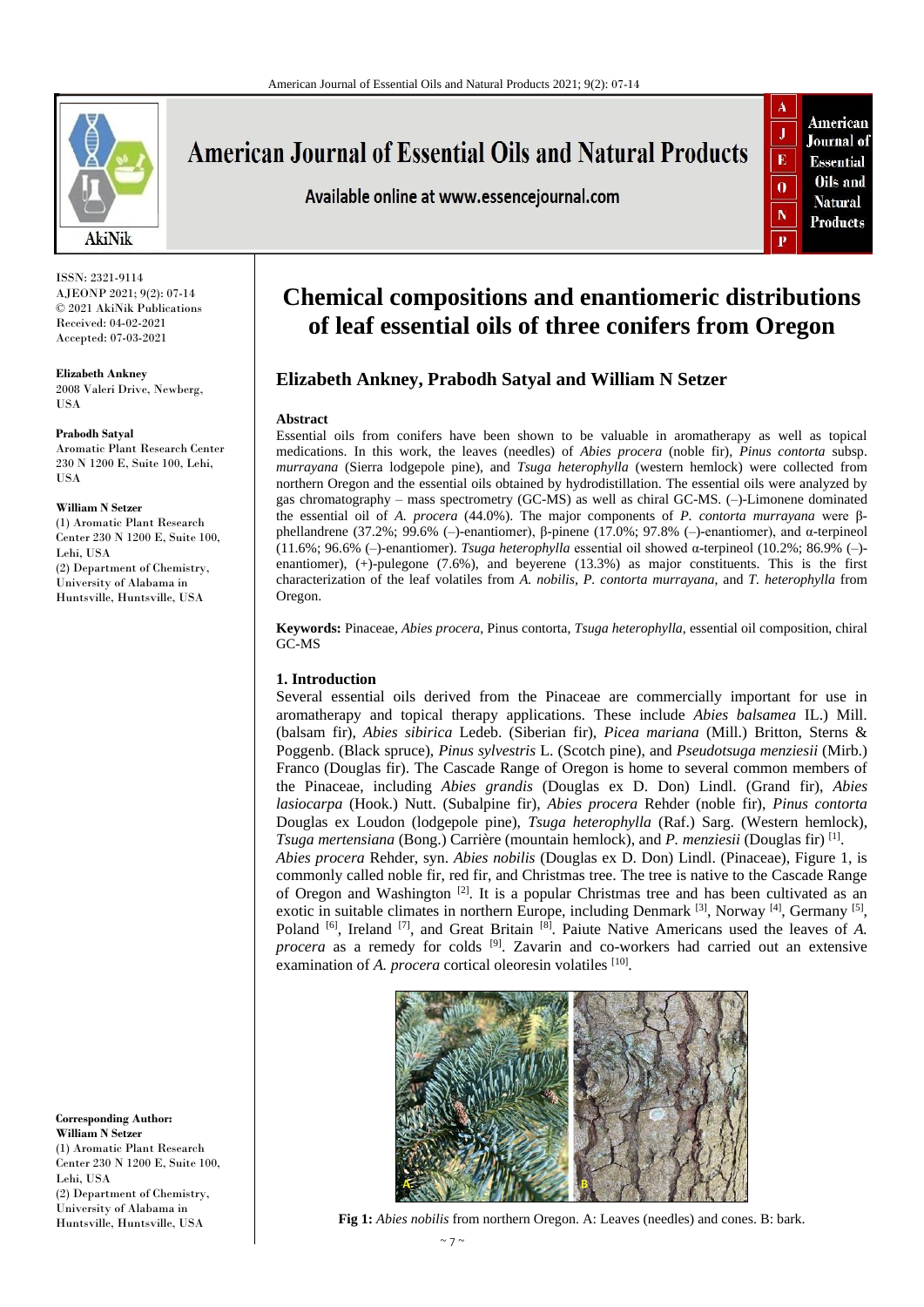*Pinus contorta* Douglas ex Loudon (Pinaceae) is native to western North America. There are three recognized subspecies of *P. contorta*: *P. contorta* subsp. *contorta*, shore pine, which ranges along the Pacific coast from southern Alaska, south to northwestern California; *P. contorta* subsp. *latifolia* (Engelm.) Critchf, Rocky Mountain lodgepole pine, which is found in the Rocky Mountains from the Yukon, south through Colorado; and *P. contorta* subsp. *murrayana* (Balf.) Engelm., Figure 2, Sierra lodgepole pine, found along the Cascade Range from Washington, through Oregon, and into northern California, and the Sierra Nevada Range in California [11, 12] . This tree has become a troublesome invasive in several locations, including New Zealand [13] and southern South America<sup>[14, 15]</sup>.



**Fig 2:** *Pinus contorta* subsp. *murrayana* from northern Oregon. **A:** Leaves (needles) and cone. **B:** bark.

*Tsuga heterophylla* (Raf.) Sarg., Figure 3, western hemlock (Pinaceae) is native to the northern Pacific Coast of North America from southern Alaska south to northern California, and an inland population found in the Rocky Mountains of British Columbia and northern Idaho<sup>[16]</sup>. Bella Coola and Hesquiat Native Americans used a poultice of *T. heterophylla* leaves to treat burns [9].



**Fig 3:** *Tsuga heterophylla* from northern Oregon. **A:** Leaves (needles) and cone. **B:** bark.

The purpose of this investigation was to examine previously understudied conifers of the Pacific Northwest to add to our understanding of conifer volatile compositions. As far as we are aware, this is the first report of the leaf essential oils of *A. nobilis*, *P. contorta* subsp. *murrayana*, and *T. heterophylla* from Oregon.

### **2. Materials and Methods 2.1 Plant Material**

Fresh plant material was collected from individual mature trees located in the Hoyt Arboretum near Portland, Oregon. The trees were identified by the staff of the Hoyt Arboretum and confirmed by E. Ankney using the field guide by Turner and Kuhlmann<sup>[1]</sup>. The fresh leaves (needles) of each tree species were hydro distilled for 3 h using a Likens-Nickerson apparatus with continuous extraction with dichloromethane to give colorless essential oils (Table 1).

**Table 1:** Collection and hydro distillation details of three conifers collected in Oregon.

| <b>Tree species</b> | Collection site–                                                                                                              | Date, time |                | Mass leaves Mass essential oil |
|---------------------|-------------------------------------------------------------------------------------------------------------------------------|------------|----------------|--------------------------------|
| Abies procera       | $\left[45^{\circ} 30' 46'' N, 122^{\circ} 42' 49'' W,$ elev. 276 m $\left[9-7-20, 12:57 \text{ pm}\right]\right]$             |            | 41.45 $\sigma$ | $376.9 \text{ mg}$             |
|                     | <i>Pinus contorta subsp. murrayana</i> $ 45^{\circ} 30' 57'' N$ , $122^{\circ} 42' 47'' W$ , elev. 261 m $ 9-7-20$ , 12:30 pm |            | 57.53 $g$      | $220.2 \text{ mg}$             |
| Tsuga heterophylla  | 1 45° 30′ 59″ N, 122° 43′ 03″ W, elev. 230 m 1 9-7-20, 1:07 pm                                                                |            | 21.36g         | $223.9 \text{ mg}$             |

**2.2 Gas Chromatography – Mass Spectrometry (GC-MS)** The leaf essential oils of *A. procera*, *P. contorta*, and *T. heterophylla* were subjected to gas chromatographic–mass spectral  $(GC-MS)$  analysis, as previously reported  $[17]$ : Shimadzu GCMS-QP2010 Ultra, electron impact (EI) mode with electron energy = 70 eV, scan range =  $40-400$  atomic mass units, scan rate  $= 3.0$  scans/s, and Shimadzu GC-MS solution software v. 4.45 (Shimadzu Scientific Instruments, Columbia, MD, USA); ZB-5ms fused silica capillary GC column Phenomenex, Torrance, CA, USA; (5% phenyl) polymethylsiloxane stationary phase, 0.25 μm film thickness; helium carrier gas, column head pressure = 552 kPa, flow rate  $= 1.37$  mL/min; injector temperature  $= 260$  °C, ion source temperature =  $260$  °C; GC oven temperature program: initial temperature = 50 °C, temperature increased 2 °C/min to 260  $\rm{°C}$ . For each sample, a 5% w/v solution in CH<sub>2</sub>Cl<sub>2</sub> was prepared, and 0.1 μL was injected using a split ratio of 30:1. Identification of the individual components of the essential oils was determined by comparison of the Kovats retention indices, determined using a series of *n*-alkanes, in addition to comparison of the mass spectral fragmentation patterns with those found in the MS databases  $[18-21]$ , using the LabSolutions GCMS solution software version 4.45 (Shimadzu Scientific

Instruments, Columbia, MD, USA) and with matching factors  $> 90\%$ .

### **2.3 Chiral GC-MS**

Chiral GC–MS of the three leaf essential oils was carried out, as reported previously [17]: Shimadzu GCMS-QP2010S (Shimadzu Scientific Instruments, Columbia, MD, USA), electron impact (EI) mode, electron energy  $= 70$  eV; scan range =  $40-400$  amu, scan rate =  $3.0$  scans/s; Restek B-Dex 325 chiral capillary GC column (Restek Corp., Bellefonte, PA, USA) (30 m  $\times$  0.25 mm ID  $\times$  0.25 µm film thickness). Oven temperature program: starting temperature =  $50^{\circ}$ C, temperature increased 1.5 °C/min to 120 °C, then 2 °C/min to 200 °C, and kept at 200 °C for an additional 5 min; carrier gas was helium, flow rate = 1.8 mL/min. For each essential oil sample, a 3% w/v solution in  $CH_2Cl_2$  was prepared, and 0.1 μL was injected using a split ratio of 1:45. The enantiomers of the monoterpenoids were identified by comparison of retention times with authentic samples obtained from Sigma-Aldrich (Milwaukee, WI, USA). The enantiomer percentages were determined from peak areas.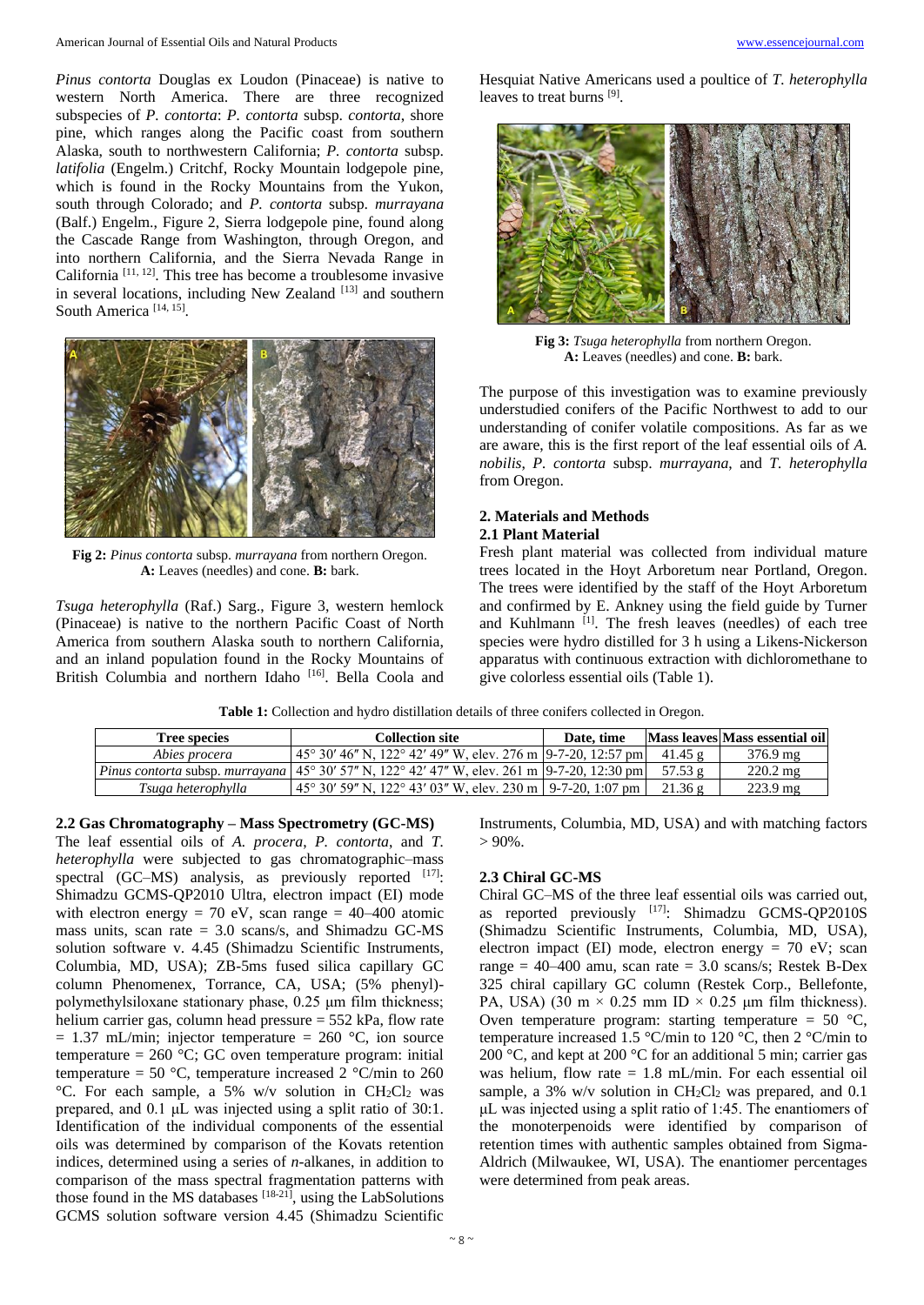# **3. Results and Discussion**

# **3.1** *Abies procera*

Hydrodistillation of the fresh leaves of *A. procera* gave a colorless essential oil in 0.909% (w/w) yield. The chemical composition of the essential oil is presented in Table 2. A total of 82 compounds were identified in the essential oil accounting for 100% of the composition. Monoterpene hydrocarbons dominated the essential oil with limonene (44.0%), β-phellandrene (19.9%), β-pinene (9.2%), and αpinene (6.2%) as the major components. Although accounting for only 8.9% of the essential oil composition, there were 23 oxygenated monoterpenoids identified in *A. procera* leaf essential oil.

| <b>Table 2:</b> Chemical composition of <i>Abies procera</i> leaf essential oil. |  |
|----------------------------------------------------------------------------------|--|
|----------------------------------------------------------------------------------|--|

| <b>RIcalc</b> | RI <sub>db</sub> | Compound                   | % Composition          | $ED, (+): (-)$ |
|---------------|------------------|----------------------------|------------------------|----------------|
| 879           | 880              | Santene                    | tr                     |                |
| 921           | 923              | Tricyclene                 | 0.1                    |                |
| 923           | 925              | $\alpha$ -Thujene          | 0.1                    | 57.1:42.9      |
| 931           | 932              | $\alpha$ -Pinene           | 6.2                    | 42.8:57.2      |
| 945           | 948              | $\alpha$ -Fenchene         | tr                     |                |
| 947           | 950              | Camphene                   | 1.1                    | 100:0          |
| 970           | 971              | Sabinene                   | 0.1                    |                |
| 976           | 978              | $\beta$ -Pinene            | 9.2                    | 2.4:97.6       |
| 987           | 989              | Myrcene                    | 2.8                    |                |
| 1003          | 1004             | $p$ -Mentha-1(7),8-diene   | $\mbox{tr}$            |                |
| 1005          | 1006             | $\alpha$ -Phellandrene     | 1.5                    | 75.3:24.7      |
| 1007          | 1008             | $\delta$ -3-Carene         | 0.4                    | 100:0          |
| 1013          | 1015             | 1,4-Cineole                | 0.1                    |                |
| 1015          | 1017             | $\alpha$ -Terpinene        | 0.4                    | 100:0          |
| 1023          | 1025             | $p$ -Cymene                | 0.2                    |                |
| 1029          | 1030             | Limonene                   | 44.0                   | 0:100          |
| 1031          | 1031             | β-Phellandrene             | 19.9                   | 2.2:97.8       |
| 1033          | 1034             | $(Z)$ - $\beta$ -Ocimene   | 0.2                    |                |
| 1056          | 1057             | $\gamma$ -Terpinene        | 0.7                    |                |
| 1083          | 1086             | Terpinolene                | 1.8                    |                |
| 1089          | 1090             | 2-Nonanone                 | tr                     |                |
| 1098          | 1099             | Linalool                   | tr                     |                |
| 1099          | 1099             | trans-Sabinene hydrate     | tr                     |                |
| 1117          | 1119             | endo-Fenchol               | 0.1                    |                |
| 1122          | 1124             | cis-p-Menth-2-en-1-ol      | 0.7                    |                |
| 1124          | 1126             | $\alpha$ -Campholenal      | tr                     |                |
| 1133          | 1136             | Terpin-3-en-1-ol           | tr                     |                |
| 1140          | 1142             | trans-p-Menth-2-en-1-ol    | 0.5                    |                |
| 1145          | 1145             | Camphor                    | $\mbox{tr}$            |                |
| 1153          | 1156             | Camphene hydrate           | 0.1                    |                |
| 1162          | 1158             | Menthone                   | 0.1                    |                |
| 1169          | 1170             | Borneol                    | 0.1                    | 0:100          |
| 1178          | 1180             | Terpinen-4-ol              | 0.9                    | 47.7:52.3      |
| 1184          | 1185             | Cryptone                   | tr                     |                |
| 1193          | 1195             | $\alpha$ -Terpineol        | 2.2                    | 8.4:91.6       |
| 1194          | 1196             | cis-Piperitol              | 0.2                    |                |
| 1197          | 1200             | $\gamma$ -Terpineol        | tr                     |                |
| 1204          | 1206             | Decanal                    | $\mbox{tr}$            |                |
| 1207          | 1208             | trans-Piperitol            | 0.3                    |                |
| 1227          | 1229             | Thymol methyl ether        | tr                     |                |
| 1235          | 1237             | Pulegone                   | 0.2                    | 100:0          |
| 1247          | 1250             | Thymoquinone               | tr                     |                |
| 1251          | 1254             | Piperitone                 | tr                     |                |
| 1275          | 1277             | Phellandral                | $\mathop{\mathrm{tr}}$ |                |
| 1281          | 1282             | Bornyl acetate             | 1.6                    | 0:100          |
| 1287          | 1289             | Thymol                     | 0.2                    |                |
| 1290          | 1293             | 2-Undecanone               | 0.1                    |                |
| 1295          | 1296             | Carvacrol<br>δ-Elemene     | tr                     |                |
| 1332<br>1347  | 1335<br>1349     | Citronellyl acetate        | 0.1                    |                |
| 1356          | 1361             | Neryl acetate              | tr                     |                |
| 1375          | 1378             | Geranyl acetate            | tr<br>1.7              |                |
| 1386          | 1390             | $trans$ - $\beta$ -Elemene |                        |                |
| 1407          | 1409             | Dodecanal                  | tr<br>0.1              |                |
| 1415          | 1417             | $(E)$ -β-Caryophyllene     | 0.1                    |                |
| 1451          | 1453             | $\alpha$ -Humulene         | tr                     |                |
| 1472          | 1480             | Widdra-2,4(14)-diene       | tr                     |                |
| 1475          | 1482             | $\alpha$ -Amorphene        | $\mathop{\mathrm{tr}}$ |                |
|               |                  |                            |                        |                |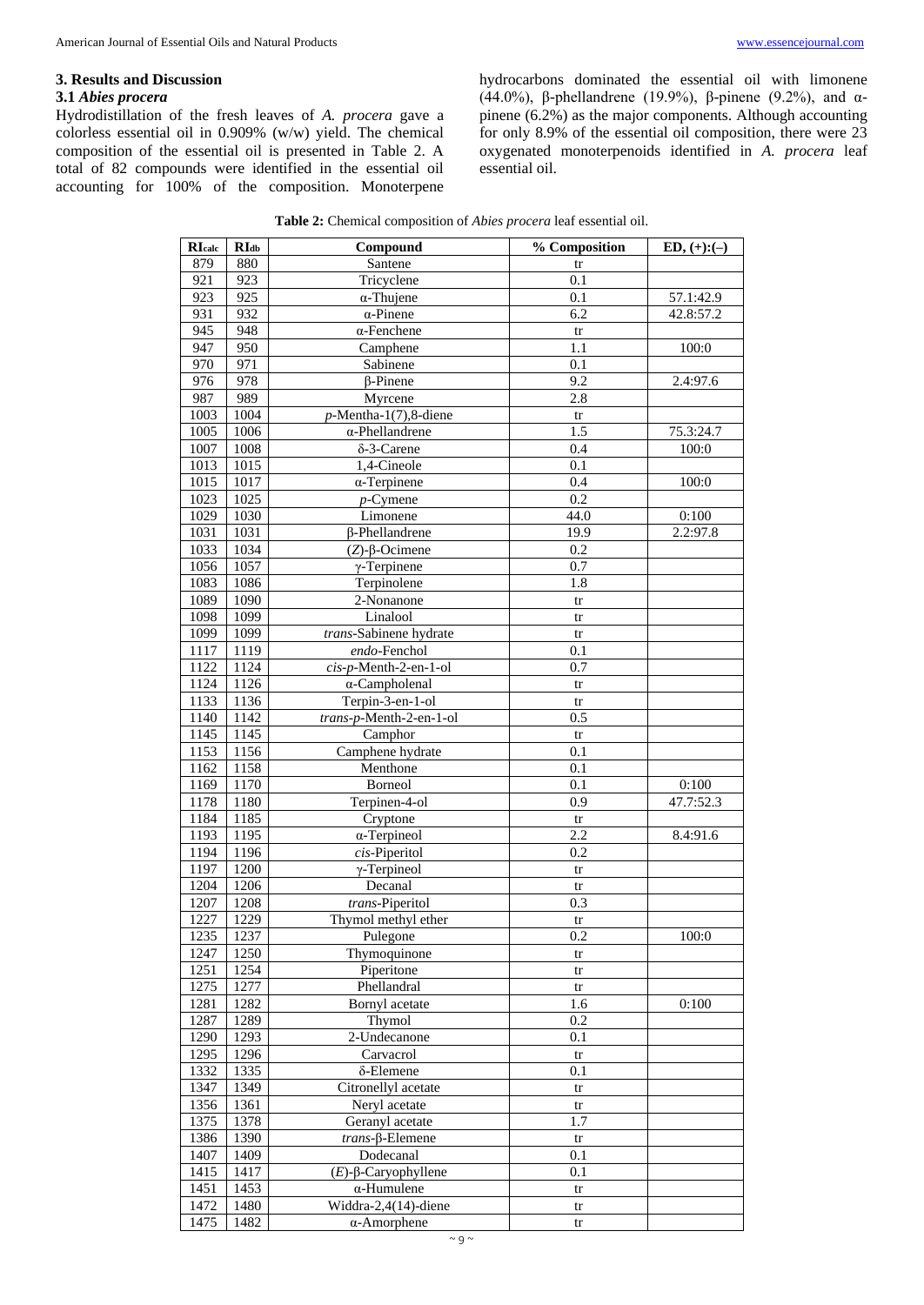| 1477 | 1483 | Germacrene D                  | tr    |           |
|------|------|-------------------------------|-------|-----------|
| 1483 | 1488 | $\delta$ -Selinene            | tr    |           |
| 1485 | 1487 | <b>B-Selinene</b>             | 0.1   |           |
| 1492 | 1497 | $\alpha$ -Selinene            | tr    |           |
| 1498 | 1504 | Epizonarene                   | tr    |           |
| 1501 | 1503 | $(E,E)$ - $\alpha$ -Farnesene | tr    |           |
| 1509 | 1512 | $\gamma$ -Cadinene            | tr    |           |
| 1514 | 1518 | δ-Cadinene                    | tr    |           |
| 1544 | 1546 | $\alpha$ -Elemol              | tr    |           |
| 1557 | 1561 | $(E)$ -Nerolidol              | 0.3   | 55.7:44.3 |
| 1623 | 1629 | iso-Spathulenol               | 0.2   |           |
| 1627 | 1632 | $\gamma$ -Eudesmol            | 0.1   |           |
| 1638 | 1638 | $\tau$ -Cadinol               | 0.1   |           |
| 1639 | 1640 | $\tau$ -Muurolol              | tr    |           |
| 1651 | 1652 | $\alpha$ -Eudesmol            | 0.6   |           |
| 1653 | 1659 | Selin-11-en-4 $\alpha$ -ol    | 0.1   |           |
| 1683 | 1686 | α-Bisabolol                   | 0.2   |           |
| 1688 | 1692 | $(2Z, 6Z)$ -Farnesol          | 0.1   |           |
| 1692 | 1696 | Juniper camphor               | tr    |           |
| 1711 | 1713 | $(2E, 6Z)$ -Farnesol          | 0.3   |           |
| 1864 | 1869 | Benzyl salicylate             | tr    |           |
| 1927 | 1931 | Beyerene                      | 0.1   |           |
| 2222 | 2222 | Abietadienone                 | 0.1   |           |
| 2299 | 2297 | 4-epi-Abietal                 | tr    |           |
|      |      | Monoterpene hydrocarbons      | 88.5  |           |
|      |      | Oxygenated monoterpenoids     | 8.9   |           |
|      |      | Sesquiterpene hydrocarbons    | 0.2   |           |
|      |      | Oxygenated sesquiterpenoids   | 2.0   |           |
|      |      | Diterpenoids                  | 0.1   |           |
|      |      | Others                        | 0.2   |           |
|      |      | Total identified              | 100.0 |           |

RIcalc = Retention indices calculated in reference to a homologous series of *n*-alkanes on a ZB-5ms column.  $RI_{db}$  = Retention indices obtained from the databases  $[18-21]$ . ED = enantiomeric distribution (dextrorotatory enantiomer: levorotatory enantiomer).  $tr = "trace" (< 0.05\%).$ 

The monoterpenoid distribution of *A. procera* leaf essential oil is comparable to the oleoresin monoterpenoid distributions previously reported <sup>[10]</sup>. That is, *A. procera* oleoresins from Oregon were composed largely of α-pinene (14.7-42.3%), βpinene (7.8-25.2%), limonene (2.8-37.8%), and βphellandrene (13.8-52.2%).

The traditional use of *A. procera* to treat colds can be attributed to the activities of the major monoterpenes present. Thus, for example, α-pinene has shown antitussive effects in a Guinea pig model <sup>[22]</sup>, both (-)-α-pinene and (-)-β-pinene have shown inhibitory activity against infectious bronchitis virus (IBV) <sup>[23]</sup>, limonene has shown antibacterial activity against the respiratory pathogens *Streptococcus pyogenes*,

*Streptococcus pneumoniae*, and *Haemophilus influenzae* [24] as well as activity against *Mycobacterium tuberculosis* [25] .

### **3.2** *Pinus contorta* **subsp.** *murrayana*

*Pinus contorta* leaf essential oil was obtained as a colorless oil in 0.383% (w/w) yield. The leaf essential oil composition is summarized in Table 3. Fifty compounds were identified in *P. contorta* subsp. *murrayana* essential oil accounting for 99.8% of the composition. The major components were the monoterpene hydrocarbons β-phellandrene (37.2%) and βpinene  $(17.0\%)$  and the monoterpene alcohol  $\alpha$ -terpineol (11.6%).

| $R_{\rm Calc}$ | RI <sub>db</sub> | Compound                      | % Composition | $ED, (+): (-)$ |
|----------------|------------------|-------------------------------|---------------|----------------|
| 782            | 782              | Prenol                        | 1.2           |                |
| 921            | 923              | Tricyclene                    | tr            |                |
| 931            | 932              | $\alpha$ -Pinene              | 3.0           | 20.3:79.7      |
| 947            | 950              | Camphene                      | 0.3           |                |
| 970            | 971              | Sabinene                      | 0.1           |                |
| 975            | 978              | <b>B-Pinene</b>               | 17.0          | 2.2:97.8       |
| 987            | 989              | Myrcene                       | 1.6           |                |
| 1005           | 1006             | $\alpha$ -Phellandrene        | 1.1           | 0:100          |
| 1007           | 1008             | $\delta$ -3-Carene            | 3.4           | 100:0          |
| 1015           | 1017             | $\alpha$ -Terpinene           | 0.4           | 100:0          |
| 1022           | 1024             | $p$ -Cymene                   | 0.2           |                |
| 1027           | 1030             | Limonene                      | 2.2           | 0:100          |
| 1028           | 1031             | β-Phellandrene                | 37.2          | 0.4:99.6       |
| 1033           | 1034             | $(Z)$ - $\beta$ -Ocimene      | 0.6           |                |
| 1055           | 1057             | $\gamma$ -Terpinene           | 0.5           |                |
| 1068           | 1069             | cis-Linalool oxide (furanoid) | 0.5           | 49.8:50.2      |

| Table 3: Chemical composition of <i>Pinus contorta</i> subsp. murrayana leaf essential oil. |  |
|---------------------------------------------------------------------------------------------|--|
|---------------------------------------------------------------------------------------------|--|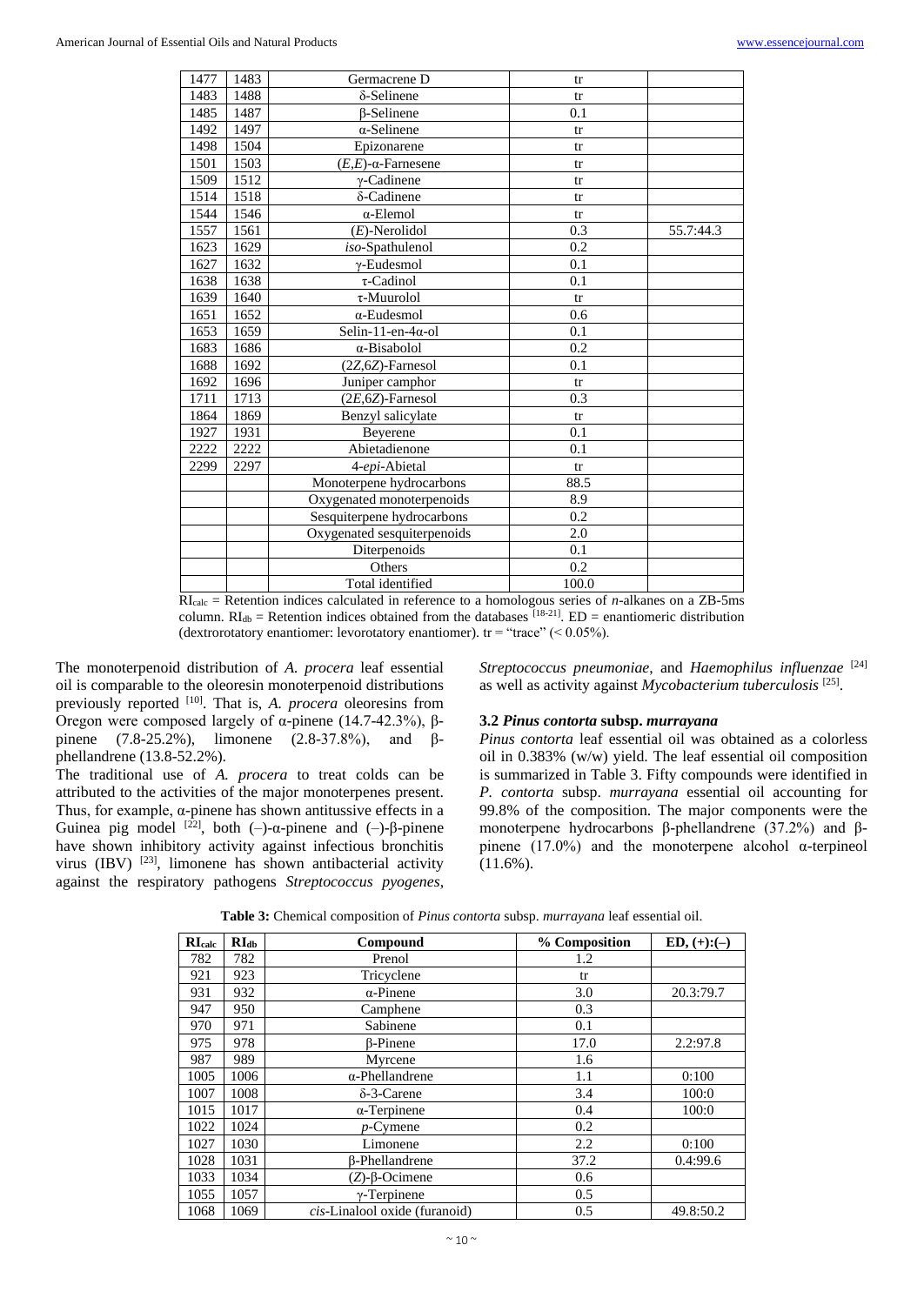| 1083 | 1086 | Terpinolene                              | 2.2               |           |
|------|------|------------------------------------------|-------------------|-----------|
| 1084 | 1086 | trans-Linalool oxide (furanoid)          | 0.6               |           |
| 1098 | 1099 | Linalool                                 | 0.4               | 0:100     |
| 1117 | 1119 | endo-Fenchol                             | 0.4               |           |
| 1122 | 1124 | cis-p-Menth-2-en-1-ol                    | 1.6               |           |
| 1140 | 1142 | trans-p-Menth-2-en-1-ol                  | 1.3               |           |
| 1152 | 1156 | Camphene hydrate                         | 0.3               |           |
| 1162 | 1158 | Menthone                                 | $\overline{0.5}$  | 100:0     |
| 1167 | 1169 | cis-Linalool oxide (pyranoid)            | $\overline{0.2}$  |           |
| 1169 | 1170 | Borneol                                  | 0.4               | 0:100     |
| 1178 | 1180 | Terpinen-4-ol                            | 1.9               | 39.9:60.1 |
| 1185 | 1186 | p-Cymen-8-ol                             | $\overline{0.3}$  |           |
| 1193 | 1195 | $\alpha$ -Terpineol                      | $\overline{11.6}$ | 3.4:96.6  |
| 1194 | 1196 | cis-Piperitol                            | 0.4               |           |
| 1207 | 1208 | trans-Piperitol                          | 0.7               |           |
| 1235 | 1237 | Pulegone                                 | 0.9               | 100:0     |
| 1251 | 1254 | Piperitone                               | 0.1               | 100:0     |
| 1275 | 1277 | Phellandral                              | 0.1               |           |
| 1281 | 1282 | Bornyl acetate                           | 2.2               | 0:100     |
| 1284 | 1285 | $(E)$ -Anethole                          | $\overline{0.2}$  |           |
| 1287 | 1289 | Thymol                                   | 0.3               |           |
| 1290 | 1293 | 2-Undecanone                             | 0.2               |           |
| 1386 | 1390 | $trans$ - $\beta$ -Elemene               | 0.2               | 0:100     |
| 1484 | 1487 | $\beta$ -Selinene                        | 0.3               |           |
| 1491 | 1494 | $\alpha$ -Selinene                       | $\overline{0.2}$  |           |
| 1514 | 1518 | δ-Cadinene                               | 0.2               |           |
| 1572 | 1576 | Spathulenol                              | 0.3               |           |
| 1581 | 1582 | epi-Globulol                             | 0.1               |           |
| 1589 | 1590 | Globulol                                 | $\overline{0.1}$  |           |
| 1637 | 1640 | $\tau$ -Cadinol                          | 0.4               |           |
| 1639 | 1644 | $\tau$ -Muurolol                         | 0.5               |           |
| 1642 | 1644 | $\alpha$ -Muurolol (= $\delta$ -Cadinol) | 0.1               |           |
| 1651 | 1652 | $\alpha$ -Cadinol                        | 1.2               |           |
| 1653 | 1658 | Selin-11-en-4 $\alpha$ -ol               | 0.4               |           |
|      |      | Monoterpene hydrocarbons                 | 69.7              |           |
|      |      | Oxygenated monoterpenoids                | 24.6              |           |
|      |      | Sesquiterpene hydrocarbons               | 0.9               |           |
|      |      | Oxygenated sesquiterpenoids              | 3.2               |           |
|      |      | Diterpenoids                             | 0.0               |           |
|      |      | Others                                   | $\overline{1.5}$  |           |
|      |      | Total identified                         | 99.8              |           |

RIcalc = Retention indices calculated in reference to a homologous series of *n*-alkanes on a ZB-5ms column.  $RI_{db}$  = Retention indices obtained from the databases <sup>[18-21]</sup>. ED = enantiomeric distribution (dextrorotatory enantiomer: levorotatory enantiomer).  $tr = "trace" (< 0.05\%)$ .

The leaf essential oil composition of *P. contorta* subsp. *latifolia* from Alberta, Canada, was also found to be rich in βpinene (30.5%), β-phellandrene (34.3%), and α-terpineol (4.3%) [26] . The oleoresin samples of *P. contorta* subsp. *latifolia* from Alberta, Canada, were also dominated by βpinene and β-phellandrene  $[27]$ .

obtained in a yield of 1.05% (w/w). The volatile components of *T. heterophylla* leaves are shown in Table 4. The compounds with the highest concentrations in *T. heterophylla* essential oil were the monoterpenoids α-terpineol (10.2%), pulegone (7.6%), and thymol methyl ether (5.8%), along with the sesquiterpenoid  $α$ -cadinol (5.9%), and the diterpenoid beyerene (13.3%).

### **3.3** *Tsuga heterophylla*

The colorless leaf essential oil of *T. heterophylla* was

| Table 4: Chemical composition of Tsuga heterophylla leaf essential oil. |  |  |
|-------------------------------------------------------------------------|--|--|
|-------------------------------------------------------------------------|--|--|

| RI <sub>calc</sub> | RI <sub>db</sub> | Compound                          | % Composition | $ED, (+): (-)$ |
|--------------------|------------------|-----------------------------------|---------------|----------------|
| 974                | 978              | <b>B-Pinene</b>                   | 0.2           |                |
| 977                | 978              | 1-Octen-3-ol                      | 0.8           |                |
| 986                | 989              | Myrcene                           | 0.3           |                |
| 1022               | 1024             | <i>p</i> -Cymene                  | 0.6           |                |
| 1028               | 1030             | Limonene                          | 1.1           | 0:100          |
| 1028               | 1029             | <b>B-Phellandrene</b>             | 1.1           | 0:100          |
| 1029               | 1030             | 1,8-Cineole                       | 2.7           |                |
| 1033               | 1034             | $(Z)$ - $\beta$ -Ocimene          | 1.2           |                |
| 1055               | 1057             | $\gamma$ -Terpinene               | 0.4           |                |
| 1098               | 1099             | Linalool                          | 0.6           |                |
| 1122               | 1124             | $cis$ - <i>p</i> -Menth-2-en-1-ol | 1.7           |                |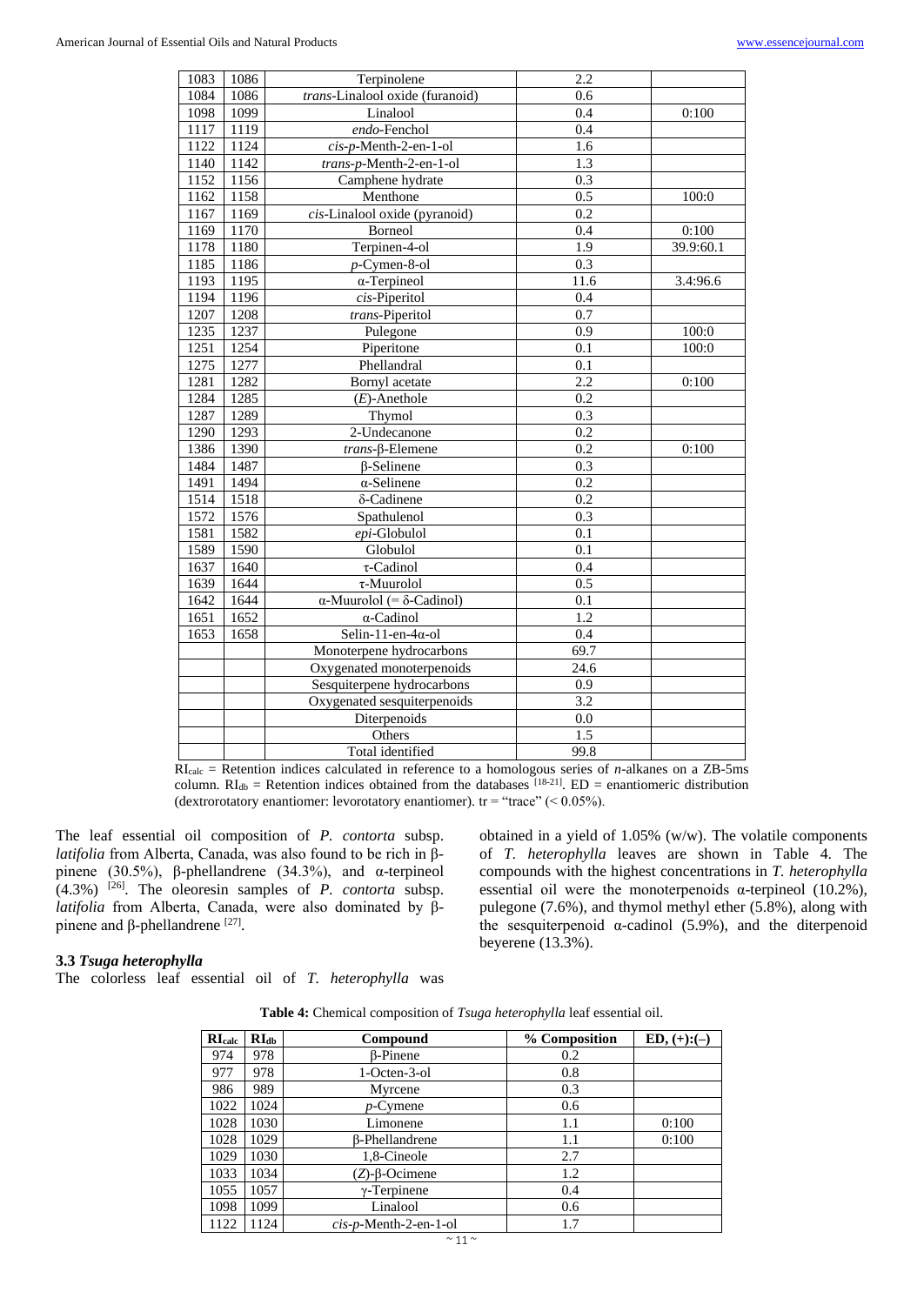| 1139 | 1139 | trans-p-Menth-2-en-1-ol                  | 1.4              |           |
|------|------|------------------------------------------|------------------|-----------|
| 1142 | 1145 | trans-Verbenol                           | 0.6              |           |
| 1162 | 1158 | Menthone                                 | 3.8              | 100:0     |
| 1169 | 1171 | p-Mentha-1,5-dien-8-ol                   | 0.7              |           |
| 1177 | 1180 | Terpinen-4-ol                            | 3.1              | 30.2:69.8 |
| 1184 | 1186 | $p$ -Cymen-8-ol                          | 0.6              |           |
| 1189 | 1192 | Methyl salicylate                        | 0.8              |           |
| 1192 | 1195 | $\alpha$ -Terpineol                      | 10.3             | 13.1:86.9 |
| 1204 | 1205 | Verbenone                                | 1.3              | 53.6:46.4 |
| 1206 | 1208 | trans-Piperitol                          | 1.0              |           |
| 1226 | 1229 | Thymol methyl ether                      | 5.8              |           |
| 1235 | 1237 | Pulegone                                 | 7.7              | 100:0     |
| 1287 | 1289 | Thymol                                   | $4.\overline{2}$ |           |
| 1376 | 1378 | Geranyl acetate                          | 0.6              |           |
| 1385 | 1390 | $\beta$ -Elemene                         | 0.3              |           |
| 1415 | 1417 | $(E)$ -β-Caryophyllene                   | 0.6              |           |
| 1429 | 1432 | $trans-\alpha$ -Bergamotene              | 0.6              |           |
| 1450 | 1453 | $\alpha$ -Humulene                       | 0.2              |           |
| 1476 | 1480 | Germacrene D                             | 0.6              |           |
| 1484 | 1487 | $\beta$ -Selinene                        | 0.3              |           |
| 1491 | 1494 | $\alpha$ -Selinene                       | 0.8              |           |
| 1494 | 1497 | α-Muurolene                              | 0.5              |           |
| 1508 | 1512 | $\gamma$ -Cadinene                       | 0.6              |           |
| 1513 | 1518 | δ-Cadinene                               | 3.1              | 0:100     |
| 1537 | 1540 | $(E)$ - $\alpha$ -Bisabolene             | 0.4              |           |
| 1558 | 1560 | $(E)$ -Nerolidol                         | 2.0              | 47.0:53.0 |
| 1622 | 1628 | 1-epi-Cubenol                            | 1.0              |           |
| 1637 | 1640 | $\tau$ -Cadinol                          | 3.8              |           |
| 1639 | 1644 | $\tau$ -Muurolol                         | 3.7              |           |
| 1641 | 1644 | $\alpha$ -Muurolol (= $\delta$ -Cadinol) | 1.4              |           |
| 1650 | 1652 | $\alpha$ -Cadinol                        | 6.0              |           |
| 1653 | 1658 | Selin-11-en-4 $\alpha$ -ol               | 1.6              |           |
| 1673 | 1676 | Tetradeca-(9Z,12E)-dien-1-ol             | 3.3              |           |
| 1926 | 1931 | Beyerene                                 | 13.6             |           |
| 2298 | 2298 | 4-epi-Abietal                            | 0.4              |           |
|      |      | Monoterpene hydrocarbons                 | 5.7              |           |
|      |      | Oxygenated monoterpenoids                | 46.4             |           |
|      |      | Sesquiterpene hydrocarbons               | 8.1              |           |
|      |      | Oxygenated sesquiterpenoids              | 19.7             |           |
|      |      | Diterpenoids                             | 14.0             |           |
|      |      | Others                                   | 4.1              |           |
|      |      | Total identified                         | 98.1             |           |

RIcalc = Retention indices calculated in reference to a homologous series of *n*-alkanes on a ZB-5ms column.  $RI_{db}$  = Retention indices obtained from the databases [18-21]. ED = enantiomeric distribution (dextrorotatory enantiomer: levorotatory enantiomer).  $tr = "trace" (< 0.05\%)$ .

Von Rudloff carried out an extensive study in the 1970s of the essential oils of *T. heterophylla* from British Columbia<sup>[28]</sup>. Both the coastal population and the inland population of *T. heterophylla* from British Columbia were examined. The coastal samples from British Columbia were dominated by monoterpene hydrocarbons, α-pinene (14.6-16.9%), β-pinene (8.6-11.4%), myrcene (14.9-25.5%), limonene (1.3-11.6%), βphellandrene (16.0-23.3%), and (*Z*)-β-ocimene (8.2-11.5%). The inland population had similar compositions,  $\alpha$ -pinene (17.3-17.5%), β-pinene (9.1-13.3%), myrcene (15.2-25.0%), limonene (1.6-2.6%), β-phellandrene (17.4-28.7%), and (*Z*)-βocimene (7.8-11.1%). Thus, the leaf essential oil composition of *T. heterophylla* from Oregon is markedly different from the leaf essential oils in this early report from British Columbia [28]. There are several factors that may contribute to the different *T. heterophylla* leaf essential oil profiles, including latitude, climate, herbivory, and disease  $[29, 30]$ , and it is not clear what may be responsible. Furthermore, leaves of a cultivated specimen from Kingston, Rhode Island was analyzed by solid-phase microextraction / gas chromatography – mass spectrometry  $[31]$ . The Rhode Island sample was dominated by  $\alpha$ -pinene (18.6%), camphene (8.4%), isobornyl acetate (28.4%), β-caryophyllene (6.1%), and α-humulene (12.3%). The differences are most likely due to the adsorption characteristics of the polydimethylsiloxane (PDMS) fiber used, but there may also be variation due to the geographical location, abiotic or biotic conditions of the sample. In a study on the variation in black spruce (*Picea mariana*) oleoresin volatiles, Chang and Hanover observed no significant relationship between monoterpene concentration and temperature, latitude, or rainfall, but did observe variation based on east-west geographical location [32].

### **3.4 Enantiomeric Distribution**

Enantiomeric distributions of several chiral essential oil components have been determined by chiral gas chromatography – mass spectrometry. In *A. procera* essential oil, (+)-α-thujene was the major enantiomer (57%), which is comparable to those observed in two subspecies of *Abies spectabilis* from Nepal, *A. spectabilis* subsp. *densa* (76% (+) α-thujene) and *A. spectabilis* subsp. *langtangensis* (70% (+) α-thujene) <sup>[33]</sup>. Likewise, (+)-camphene, and (-)-β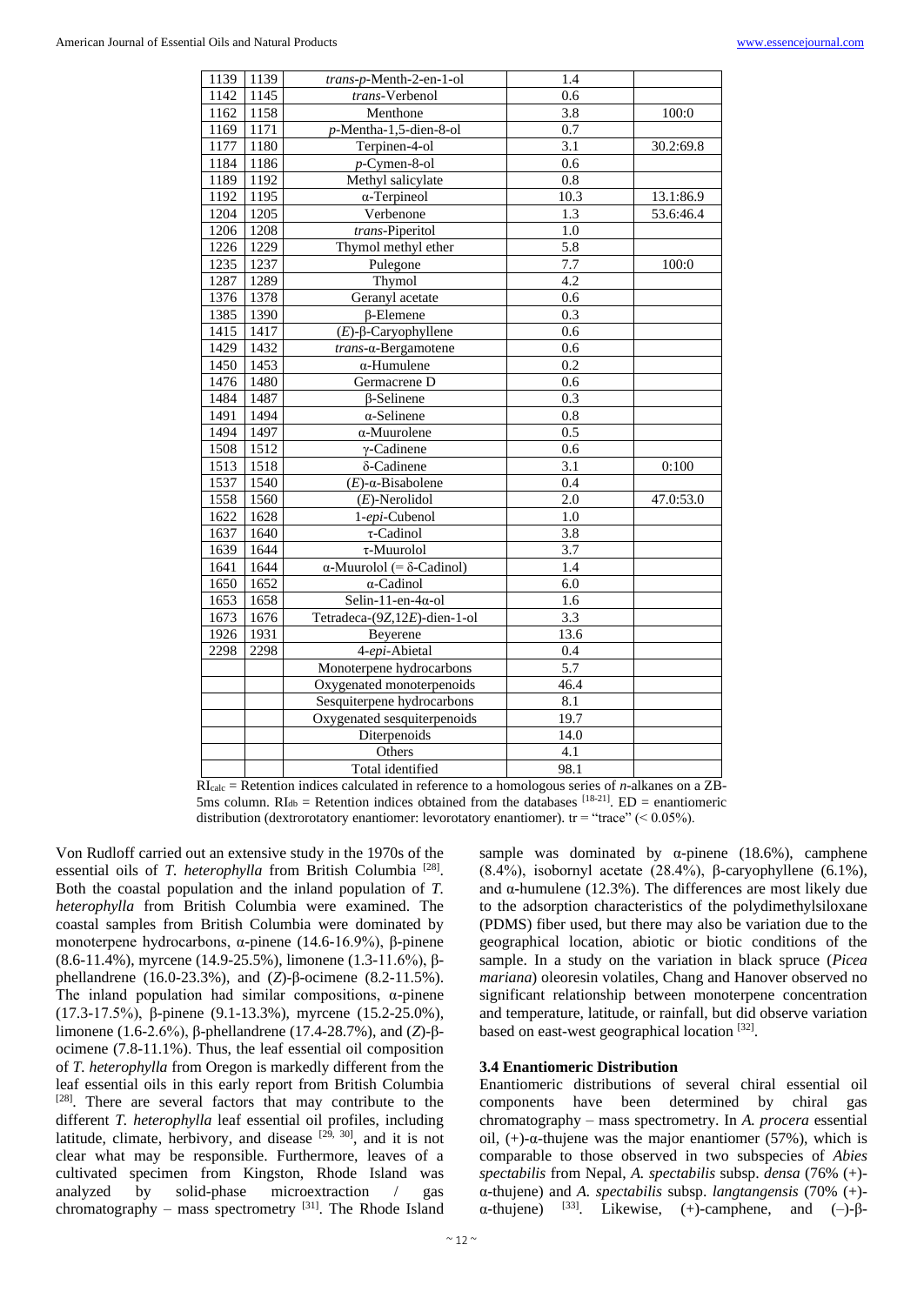phellandrene were the dominant enantiomers in the leaf essential oil of *A. procera*, analogous to that observed for *A. spectabilis* [33] .

The ratio of  $(+)$ - $\alpha$ -pinene and  $(-)$ - $\alpha$ -pinene observed in the leaf essential oil of *P. contorta* subsp. *murrayana* (20:80) is comparable to that observed for the stem essential oil of *P. contorta* subsp. *latifolia* (40:60) <sup>[34]</sup>. Likewise, the enantiomeric distributions,  $(+)(-)$ , of β-pinene (2.2:97.8), δ-3-carene (100:0), and β-phellandrene (0.4:99.6) in this work, were similar to those identified in *P. contorta* subsp. *latifolia* stem essential oil (2.8:97.2, 100:0, and 0:100, respectively).

(–)-β-Pinene was the major enantiomer in the leaf essential oils of *A. procera* (2:98), and *P. contorta* subsp. *murrayana* (2:98). The (–)-enantiomer is dominant in many *Abies* [33, 35-37] and *Pinus* [35] essential oils.

As observed in several conifer essential oils, (–)-limonene was the dominant enantiomer in the essential oils of *A. procera*, *P. contorta*, and *T. heterophylla* with 100% (–) limonene. *Abies balsamea* [37], *Abies sachalinensis* [36], and Pinus cembra <sup>[35]</sup> essential oils also showed only (-)limonene. Interestingly, however, (+)-limonene was found to be the dominant enantiomer in *Pinus sylvestris* (98:2)<sup>[35]</sup> and *P. halapensis* (94:6) [38] .

*Tsuga heterophylla* from British Columbia showed a limonene enantiomeric distribution of 35:65 (based on the optical rotation reported) <sup>[28]</sup>. Interestingly, the ratio of  $(+)$ -βphellandrene to (–)-β-phellandrene in *T. heterophylla* from British Columbia was  $28:72$  <sup>[28]</sup>, whereas the sample from Oregon showed 100% (–)-β-phellandrene. British Columbian *T. heterophylla* also showed  $(+)(-)$  of  $\alpha$ -pinene = 26:74 and (+):(-) of  $\beta$ -pinene = 10:90<sup>[28]</sup>, but the concentrations of these two components were too low in the Oregon sample to determine the enantiomeric distributions.

### **4. Conclusions**

The leaf essential oil compositions and enantiomeric distributions of *A. nobilis*, *P. contorta murrayana*, and *T. heterophylla* from Oregon are reported for the first time. This work adds to our knowledge of Pinaceae essential oil compositions and these oils may be considered for commercial development for the fragrance and cosmeceutical industries.

### **5. Acknowledgments**

This work was carried out as part of the activities of the Aromatic Plant Research Center (APRC, https://aromaticplant.org/). We are grateful to the staff of the Hoyt Arboretum for allowing us to collect plant samples from the Arboretum property.

### **6. References**

- 1. Turner M, Kuhlmann E. Trees & Shrubs of the Pacific Northwest. Timber Press, Inc., Portland, Oregon, USA 2014.
- 2. Franklin JF. Abies procera Rehd. Noble fir Pinaceae pine family. In: Burns RM, Honkala BH, eds. Silvics of North America. Conifers, Agriculture Handbook 654. United States Department of Agriculture, Forest Service, Washington, DC, USA 1990;1:80-87.
- 3. Nielsen C, Vestergaard S, Harding S, Wolsted C, Eilenberg J. Biological control of *Strophosoma* spp. (Coleoptera: Curculionidae) in greenery (*Abies procera*) plantations using Hyphomycetes. Biocontrol Sci Technol 2006;16(6):583-598. doi:10.1080/09583150500532824
- 4. Talgø V, Herrero M, Toppe B, Klemsdal S, Stensvand A.

First report of root rot and stem canker caused by *Phytophthora cambivora* on noble fir (*Abies procera*) for bough production in Norway. Plant Dis 2006;90(5):682. doi:10.1094/pd-90-0682b

- 5. Weber RWS, Sulzer F-L, Haarhaus M. *Pythium undulatum*, cause of root rot of *Abies procera* Christmas trees and *Pseudotsuga menziesii* in Northern Germany. Mycol Prog 2004;3(3):179-188.
- 6. Jagodziński AM, Banaszczak P. Stem volume and aboveground woody biomass in noble fir (*Abies procera* Rehder) stands in the Rogów Arboretum (Poland). Acta Sci Pol Silvarum Colendarum Ratio Ind Lignaria 2010;9(2):9-24.
- 7. Shafizadeh S, Kavanagh JA. Pathogenicity of *Phytophthora* species and *Pythium undulatum* isolated from *Abies procera* Christmas trees in Ireland. For Pathol 2005;35(6):444-450.

doi:10.1111/j.1439-0329.2005.00430.x

- 8. Greig BJW, Gibbs JN, Pratt JE. Experiments on the susceptibility of conifers to *Heterobasidion annosum* in Great Britain. For Pathol 2001;31(4):219-228.
- 9. Moerman DE. Native American Ethnobotany. Timber Press, Inc., Portland, Oregon, USA 1998.
- 10. Zavarin E, Critchfield WB, Snajberk K. Geographic differentiation of monoterpenes from *Abies procera* and *Abies magnifica*. Biochem Syst Ecol 1978;6(4):267-278.
- 11. Lotan JE, Critchfield WB. *Pinus contorta* Dougl. Ex. Loud. Lodgepole pine Pinaceae pine family. In: Burns RM, Honkala BH, eds. Silvics of North America. Conifers, Agriculture Handbook 654. United States Department of Agriculture, Forest Service, Washington, DC, USA, 1990;1:302-315.
- 12. Flora of North America Editorial Committee. Flora of North America 2020, 2. http://www.efloras.org/florataxon.aspx?flora\_id=1&taxo n\_id=233500927.
- 13. Ledgard N. The spread of lodgepole pine (*Pinus contorta*, Dougl.) in New Zealand. For Ecol Manage 2001;141(1- 2):43-57. doi:10.1016/S0378-1127(00)00488-6
- 14. Peña E, Hidalgo M, Langdon B, Pauchard A. Patterns of spread of *Pinus contorta* Dougl. ex Loud. invasion in a Natural Reserve in southern South America. For Ecol Manage 2008;256(5):1049-1054. doi:10.1016/j.foreco.2008.06.020
- 15. Langdon B, Pauchard A, Aguayo M. *Pinus contorta* invasion in the Chilean Patagonia: Local patterns in a global context. Biol Invasions 2010;12(12):3961-3971. doi:10.1007/s10530-010-9817-5
- 16. Packee EC. *Tsuga heterophylla* (Raf.) Sarg. western hemlock Pinaceae pine family. In: Burns RM, Honkala BH, eds. Silvics of North America, Volume 1. Conifers, Agriculture Handbook 654. United States Department of Agriculture, Forest Service, Washington, DC, USA 1990, 613-622.
- 17. DeCarlo A, Johnson S, Okeke-Agulu KI, Dosoky NS, Wax SJ, Owolabi MS *et al.* Compositional analysis of the essential oil of *Boswellia dalzielii* frankincense from West Africa reveals two major chemotypes. Phytochemistry 2019;164:24-32. doi:10.1016/j.phytochem.2019.04.015
- 18. Adams RP. Identification of Essential Oil Components by Gas Chromatography/Mass Spectrometry. 4th ed. Allured Publishing, Carol Stream, Illinois, USA 2007.
- 19. Mondello L. FFNSC 3. Shimadzu Scientific Instruments, Columbia, Maryland, USA 2016.